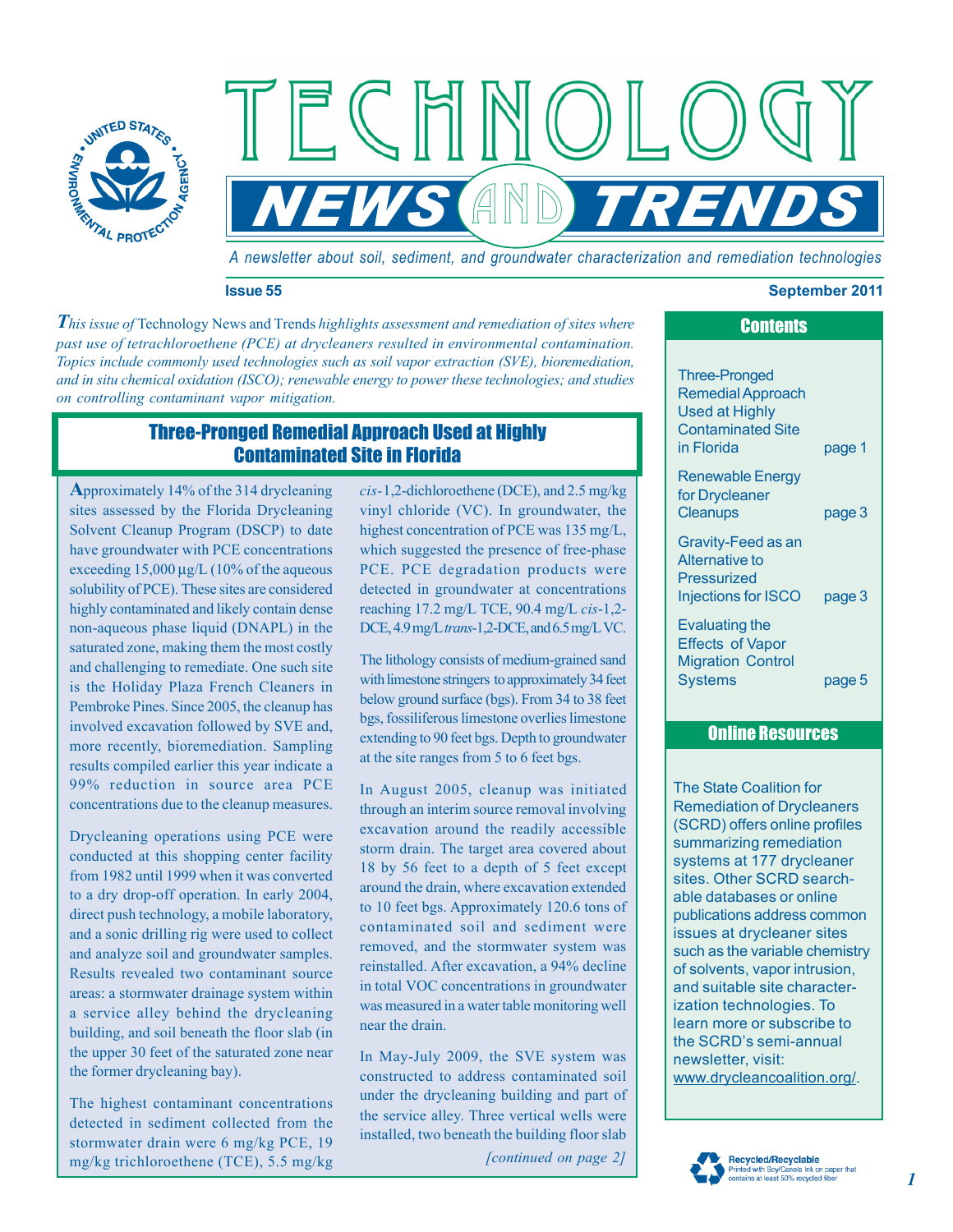### *[continued from page 1]*

and the third in the alley. Each well was constructed of 4-inch-diameter PVC pipe screened from 1 to 4.5 feet bgs. Through use of a 15-hp rotary blower, the system operates at an average flow rate of 150 cfm with an operating vacuum of 1.3 psi. Well offgas is treated in a 140-pound granular activated carbon (GAC) vessel.

In situ biostimulation was selected as the groundwater remedy due to evidence that reductive dechlorination occurs at the site anaerobically. Indicators included low dissolved oxygen (ranging from 0.2 to 0.7 mg/L) and an oxidation-reduction potential of -201 to -101 mV (near the ideal range for reductive chlorination). The presence of ethene and ethane as PCE degradation products, along with existing microbial populations known to degrade chlorinated hydrocarbons (*Dehalococcoides ethenogenes*), provided additional evidence.

The carbon-rich amendment chosen to stimulate bioremediation was an emulsified oil substrate consisting of soybean oil, fast-release sodium lactate, food additives, extracts, and water. Since installation of injection wells beneath the shopping center was infeasible, a groundwater recirculation system using two 1.5-hp submersible pumps was designed to distribute the reagent across the source area. The recirculation system consisted of four 5-inch-diameter wells in two-well clusters, one for injection and one for recovery. One of the wells in each cluster was screened at a shallow depth (10-30 feet

bgs) and the second was screened 20 feet deeper. The injection cluster was positioned adjacent to the former drycleaning bay with the extraction cluster approximately 100 feet away, on the opposite side of the building. The anticipated extraction rate for each well was 30 gpm, with an estimated 41 days for the solution to disperse under the building.

In July 2009, 275 gallons of substrate and 24,960 gallons of water were injected into the shallow-zone well, yielding an injection concentration of 1.09% (equivalent to a carbon application concentration of 7,903 mg/L). For the deeper zone, 275 gallons of substrate and 36,480 gallons of water were injected to achieve a concentration of 0.75% (5,426 mg/L carbon). Vitamin  $B_{12}$  was also injected in each well to provide additional microbial nutrition. The injection occurred at a rate of one liter of substrate per minute followed by chase water at 30 gpm.

Shortly after concurrent startup of the groundwater recirculation system, the annular seal for the shallow injection well failed. A second shallow injection well was immediately installed but its seal also failed. As a result, operations were modified to allow future injections/ recovery at lower flow rates, and the shallow recovery well's 1.5-hp pump was replaced with a 0.75-hp pump. Subsequent shallow-zone recovery rates were reduced from approximately 32 gpm to 18 gpm, but injection rates in the deeper wells remained at approximately 38 gpm.

A second injection was conducted in April 2010. A total of 357.5 gallons of the same

160,000  $+$ PCE 140,000  $-$  TCE Concentration (ug/L) 120,000 100,000  $+ 1,1$ -DCE 80,000  $\star$  cis-1,2-DCE 60,000 -\* trans-1,2-DCE 40,000 20,000 - Vinyl chloride  $\overline{0}$ Jun-08 Dec-08 Jul-09 Jan-10 Aug-10 Feb-11 Sep-11

substrate and 23,500 gallons of water were injected in the shallow zone to yield a 1.5% concentration (10,867 mg/L carbon). In the deeper zone, 357.5 gallons of substrate and 61,000 gallons of water were injected for a 0.58% concentration (4,225 mg/L carbon).

Fouling occurred in the shallow recovery well four months after the second injection and in the deep recovery well 1-2 months later. As a result, recirculation was suspended. Through September 2010, the shallow recirculation system had recovered/re-injected approximately 4.5 million gallons of water and the deep recirculation system recovered/re-injected approximately 15.4 million gallons. Extracted groundwater was treated in two 2,000-pound GAC vessels operating in parallel.

Significant declines in contaminant concentrations, along with apparent conversion of PCE to daughter products, indicate that the soil and groundwater treatment successfully accelerates reductive dechlorination. As of January 2011, comparison of pre-treatment contaminant concentrations in the source area monitoring well near the storm drain (where previously excavated) showed a 99.8% reduction of PCE, 98.9% reduction of TCE, 91.3% reduction of *cis*-1,2-DCE, and 70.9% reduction of VC (Figure 1). Monitoring of the second source area, beneath the building floor slab, showed PCE was reduced by 99.2%, TCE by 95.6%, and *cis*-1,2-DCE by 71.8% , with a 323% increase in VC (from a detection limit of 620 mg/L to 2,000 mg/L).

The Florida Department of Environmental Protection (FL DEP) anticipates

*[continued on page 3]* 

*Figure 1. Sampling results from one representative well at Holiday Plaza French Cleaners since July 2008 SVE startup suggest a cumulative effect of the emulsified oil substrate injections, which were conducted in July 2009 and April 2010.*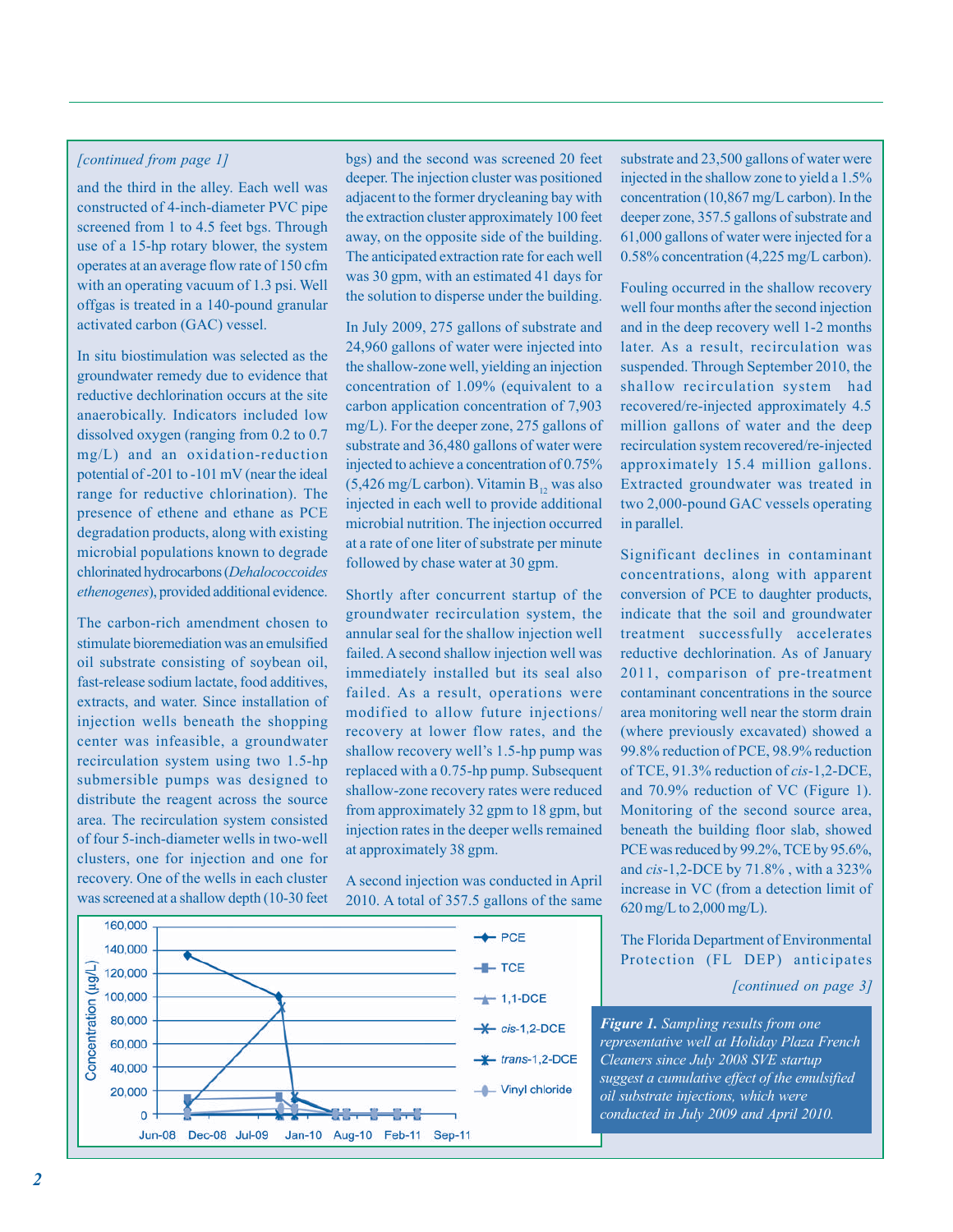#### <span id="page-2-0"></span>*[continued from page 2]*

continued operation of the SVE system and a third injection following rehabilitation of the biofouled recovery wells later this year. Costs for the project, which is administered and

funded under the State's DSCP, total approximately \$750,700 to date, including site assessment (\$185,800), excavation (\$141,700), design and construction of the SVE and biostimulation/recirculation systems (\$248,200), and operation and maintenance (\$175,500).

*Contributed by Bill Linn, FL DEP [\(william.linn@dep.state.fl.us](mailto:william.linn@dep.state.fl.us) or 850- 245-8939) and Guy Frearson, AECOM USA, Inc. [\(guy.frearson@aecom.com o](mailto:guy.frearson@aecom.com)r 954-745-7211)* 

## Renewable Energy for Drycleaner Cleanups

**S**ite remediation at Busy Bee Laundry in Rolla, MO, illustrates how renewable energy can be used to power the cleanup equipment needed at many drycleaner facilities, including those where ongoing operations prevent use of obtrusive technologies. Solar energy is captured at the facility by a 540-watt photovoltaic (PV) array that directly powers a 400-watt piston pump extracting PCE-contaminated groundwater. The system extracts approximately 0.25 gallons of groundwater per minute from a depth of 35 feet bgs and transfers it to reactivated GAC vessels inside the laundry facility. Since January 2011 start-up, the system has removed nearly 1.7 kg of PCE. Latest results of the demonstration also suggest that use of a comparable low-cost PV array could provide significant benefits at other hazardous waste sites, including abandoned sites in remote locations or where continuous long-term dewatering is optimal.

To maximize capture of solar energy, the PV system includes a passive tracking mechanism (Figure 2). Selection of a pump that could operate on direct rather than alternating current eliminated the need for an inverter. The system also includes a timer that temporarily suspends pumping when the rate of groundwater flow drops below a

pre-determined level, to allow well recovery. Supplemental recovery time as well as additional energy and cost efficiencies were gained by designing a low-flow system that could effectively treat the groundwater while accommodating unavailability of power during periods of low solar radiation.

During the first six months of operation, the system extracted and treated 32,112 gallons of groundwater at an average rate of 200 gallons per day. Performance analysis also indicated approximately 800 kWh of gridsupplied electricity were avoided through use of onsite solar energy. Based on the local electricity provider's fuel mix, this avoidance corresponds to an air emission reduction of 3,500 pounds of carbon dioxide, 11 pounds of sulfur dioxide, and 4 pounds of nitrogen oxides each year.



Capital costs for the PV system totaled approximately \$3,600, including four PV panels, the passive tracker, and a linear current booster. Project costs were covered under the Missouri Drycleaning Environmental Response Trust (DERT) Fund with cooperative funding from Missouri University of Science & Technology (MO S&T).

Monitoring and maintenance of the PV system is conducted by the university's faculty and graduate students. More information about the project and other cleanups administered under the Missouri Drycleaning Environmental Response Trust Fund is available from the Missouri Department of Natural Resources (MO DNR).

*Contributed by Vicky Kugler, MO DNR [\(vicky.kugler@dnr.mo.gov](mailto:vicky.kugler@dnr.mo.gov) or 573-522-2093) and Curt Elmore, Ph.D., MO S&T [\(elmoreac@mst.edu](mailto:elmoreac@mst.edu) or 573-341-6784)* 

*Figure 2. The passive solar tracking system at Busy Bee Laundry relies on transfer of a fluid (freon) from the east side to the west side of the PV mounting rack, as the sun continues to heat a reservoir throughout the day.* 

## Gravity-Feed as an Alternative to Pressurized Injections for ISCO

**T**he Illinois Drycleaner Environmental Response Trust Fund (IDERTF) recently applied ISCO to treat heavily contaminated soil and groundwater at the Norgetown on Rand drycleaner in Arlington Heights, IL. Since the majority of contamination existed below the active drycleaner

facility, a gravity-feed process offered a viable alternative to traditional oxidant delivery methods involving pressurized injections. Use of the gravity-feed system was expected to eliminate oxidant backflow (daylighting) and avoid creation of preferential pathways, which resulted during an earlier pilot study

*[continued on page 4]*  in which chemical oxidant was injected at pressures as low as 120 psi. In contrast, the maximum pressure of the gravity-feed system was equivalent to approximately 6 psi. Limited success of the pressurized injection pilot study was attributed to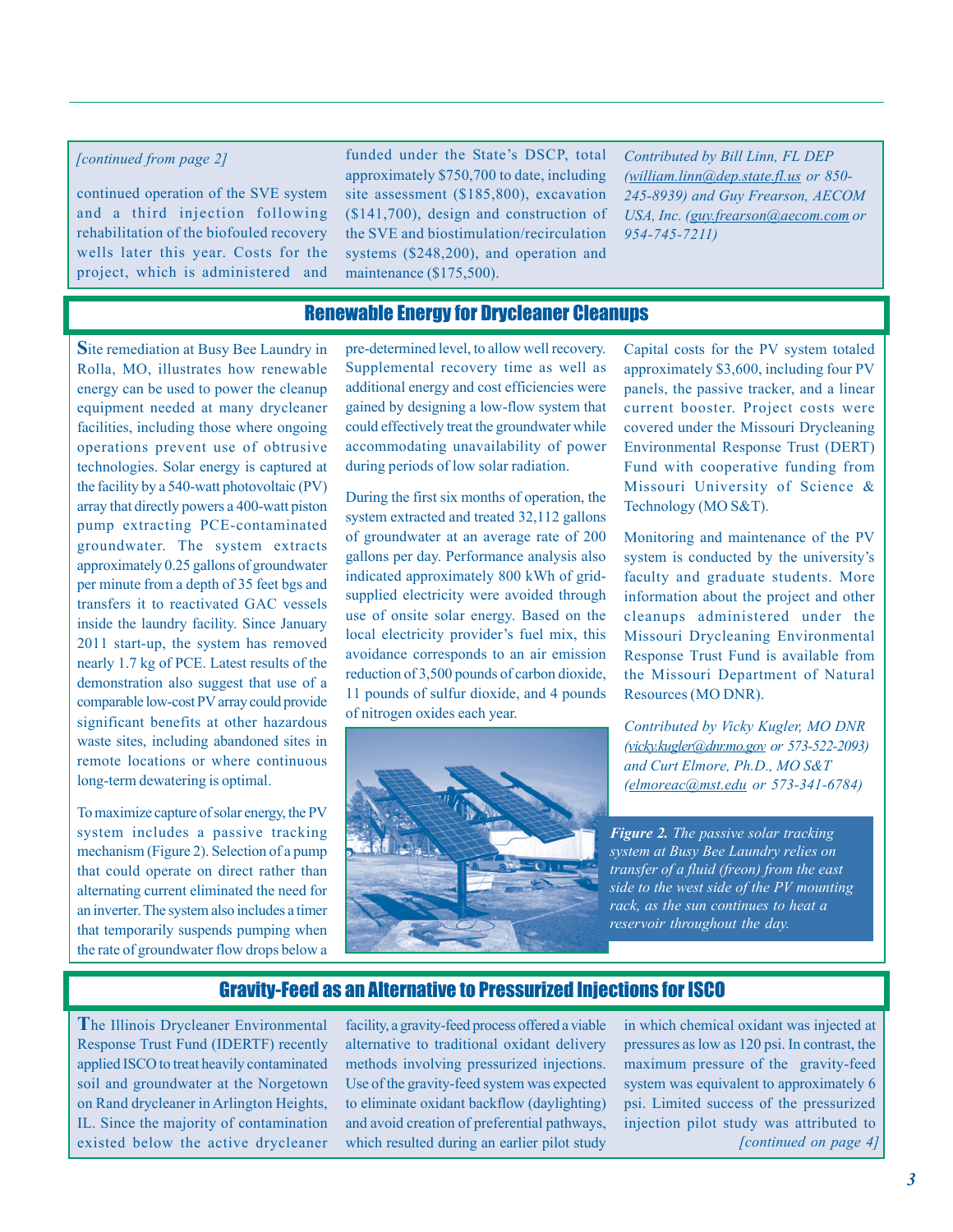#### <span id="page-3-0"></span>*[continued from page 3]*

contaminant location in the soil above the water table.

A total of 21 groundwater monitoring wells were installed during the site investigation. Pre-treatment PCE levels in soil and groundwater were measured as high 24,000 mg/kg and 979 mg/L, respectively. PCE biodegradation products such as TCE, DCE, and VC were detected in samples but in much lower concentrations; the highest concentrations in soil and groundwater were 13.74 mg/kg and 15.42 mg/L for TCE, 7.30 mg/kg and 17.98 mg/L for DCE, and 0.47 mg/kg and 4.18 mg/L for VC.

The water table at the site is approximately 5.3 to 6.9 feet bgs. Soil in the target zone primarily consists of a sandy clay layer extending 12-16 feet bgs that overlies a clay layer at 16 feet bgs, although isolated areas contain significant sand content at 6 to 12 ft bgs. Shallow soil (0-20 feet bgs) exhibits a hydraulic conductivity averaging 2.71 cm/day (32.4 ft/yr) and hydraulic gradient of 0.018. The estimated porosity of soil is 0.20.

The selected oxidant sodium permanganate  $(NaMnO<sub>4</sub>)$  was delivered through 22 injection wells screened at 5-10 and 10-20 feet bgs. In addition, 10 of the monitoring wells (screened at 5-15 feet and 10-20 feet bgs) were retrofitted for oxidant delivery. The 32 injection points were intended to deliver oxidant throughout an approximate 1,000-ft<sup>2</sup> area. Field observations during the initial stage of gravity feeding suggested a radius of influence (ROI) ranging from 2.5 to 6 feet. Prior to beginning the injections, the estimated ROI at each injection point was used to determine a suitable volume of oxidant for each point.

The injection process used six 65-gallon storage drums filled with  $\text{NaMnO}_4$  solution and positioned on 3-foot-high platforms inside the drycleaner building, near the drycleaning machine. Each drum was connected to an injection point by a single gravity feed line (Figure 3). Once an injection point was fed with the desired amount of oxidant, the next injection point was



connected to the feed line until the process covered all 32 injection points.

Flow rates varied significantly from injection point to injection point, ranging from 0.07 gal/hr to about 80 gal/hr. Equipment failure due to fitting corrosion and feed-line air bubbles was experienced during the initial stage of gravity feeding but was easily corrected by replacing the fittings and rearranging the feed lines.

The first stage of treatment was completed over 59 days in March through May 2010, during which time a total of 360 gallons of 10% and 2,487 gal of 20%  $\text{NaMnO}_4$  solution was injected via 27 injection points. A confirmatory site investigation in August 2010 showed that although both the contaminant concentrations and plume size had significantly decreased, residual contamination levels in soil and groundwater at five sampling points were higher than the remedial objectives. As a result, an additional round of gravity-feed injections was conducted over 55 days in September through October 2010 at 10 injection points. A total of 2,300 gal of 3.3%  $\text{NaMnO}_4$  solution was fed to the remaining hotspot area during this follow-up injection.

No daylighting was observed, suggesting that the majority of oxidant had reached the target zone with minimal development of preferential pathways. Based on the oxidant feed rate and water table changes in nearby monitoring wells, contact time between the  $\text{NaMnO}_4$  and

*Figure 3. ISCO at the Norgetown Cleaners relied on six gravity-feed lines of various lengths to reach 32 injection points inside or directly outside the drycleaner building.* 

PCE was estimated at 3-5 days in the vadose zone and at least 25 days in the saturated zone. In contrast, the earlier pilot project involving pressurized injections showed no change in the water table, which suggested a significantly shorter contact time (less than one day) in the vadose zone.

Sampling conducted approximately 60 days after gravity feeding ended indicated a 99% reduction in PCE concentrations in soil (from 24,000 mg/kg to 160 mg/kg) and groundwater (from 978 mg/L to 6.6 mg/L and from 500.5 mg/L to 19 mg/L). A final confirmatory site investigation was conducted shortly thereafter with nine soil borings and groundwater samples from 12 monitoring wells. Only one soil boring showed residual TCE, at a concentration of 3.4 mg/kg, without residual DCE or VC. Groundwater sampling detected PCE degradation byproducts in only one monitoring well, where concentrations increased to 3.5 mg/L from 2.73 mg/L for TCE, to 33 mg/L from 2.6 mg/L for DCE, and to 0.65 mg/L from 0.045 mg/L for VC. These results suggest that indigenous PCEreducing bacteria remain active.

The cost to implement gravity-feed ISCO was approximately \$195,000, including \$24,000 for confirmatory site investigations and \$17,000 for well abandonment. System maintenance also accounted for a significant portion of the project cost due to the need for two to three site visits each week and the additional safety precautions required for storing large volumes of the chemical oxidant over several months.

*Contributed by Juho So, Ph.D., IL DERTF Administrator, Williams & Co. Consulting* (*[jso@willconsult.com](mailto:jso@willconsult.com) or 800-266-0663) and Greg Dunn, IL EPA [\(greg.dunn@illinois.gov](mailto:greg.dunn@illinois.gov) or 217-785-2359)*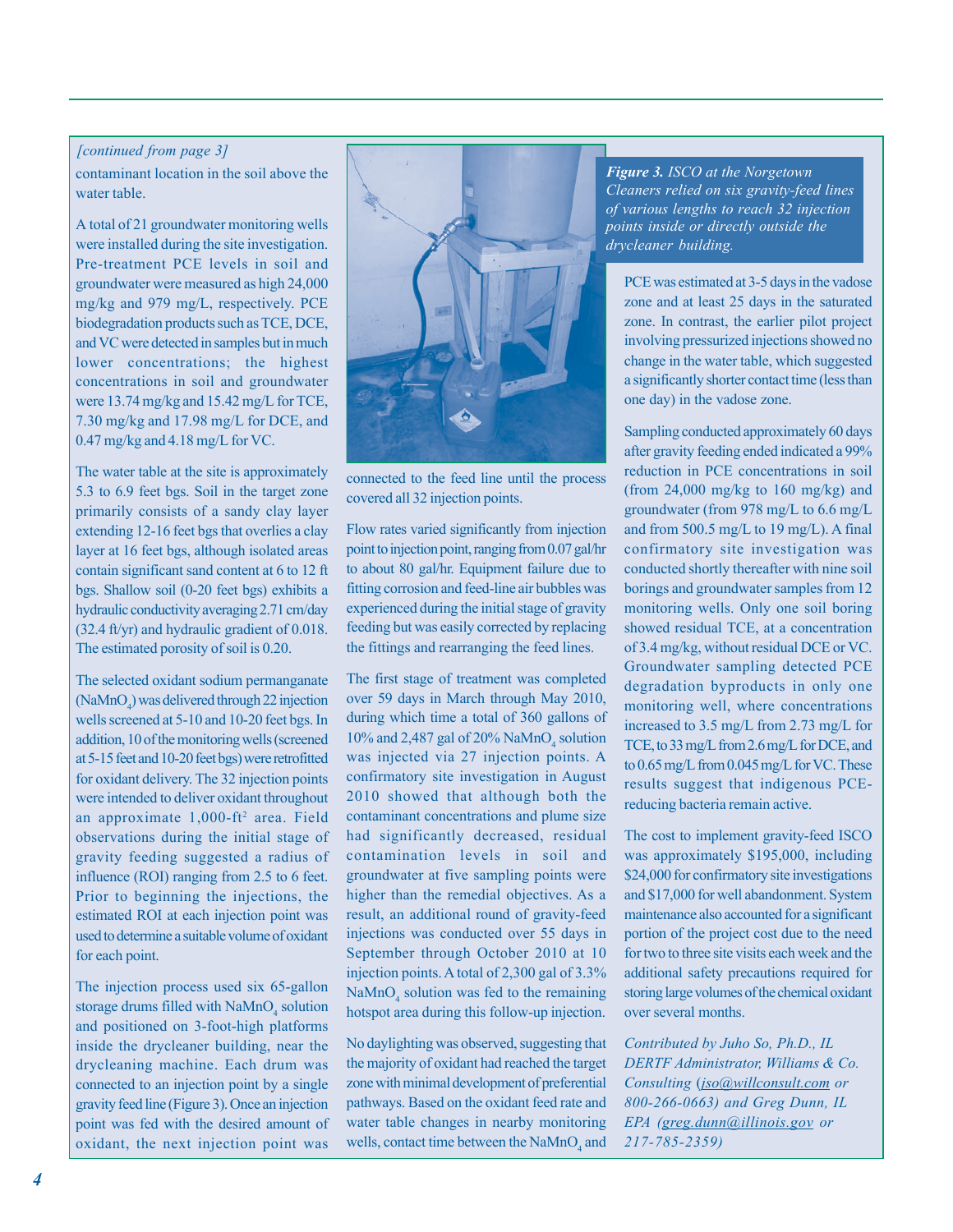## Evaluating the Effects of Vapor Migration Control Systems

<span id="page-4-0"></span>**V**apor mitigation studies at the Sharon Cleaners facility in Saratoga Springs, NY, and the Blue Ribbon Cleaners facility in Tallahassee, FL, revealed that vapor mitigation systems can induce unexpected effects on subsurface vapor migration. The study at Sharon Cleaners found that an active system installed at the facility helped limit vapor migration toward offsite buildings. At Blue Ribbon Cleaners, an evaluation of the lingering asymptotic soil vapor concentrations found the cause to be the soil vapor extraction (SVE) system drawing PCE into the subsurface from the facility, which was using PCE for drycleaning operations.

The initial objective of the New York State Department of Environmental Conservation (NYSDEC) six-month study of vapor intrusion mitigation at Sharon Cleaners was to compare the effectiveness of a passive open-pipe system and a passive wind-powered system with that of an active electrical vacuum system. An active sub-slab suction system driven by a 91- to 129watt electric fan was installed at the drycleaner and at a residential building located 40 feet to the south. The two passive mitigation approaches were incorporated at a second residential building located 15 feet to the east of the drycleaner.

Data from sub-slab samples collected between November 2009 and May 2010 and during the remedial investigation in April 2008 show that a more significant reduction in PCE can be achieved through an active system. At both active systems, PCE concentrations declined from 3,000-23,000  $\mu$ g/m<sup>3</sup> to below 5  $\mu$ g/m<sup>3</sup>. At the passive system, PCE concentrations decreased from 1,600-9,400  $\mu$ g/m<sup>3</sup> to 2.1-330 µg/m<sup>3</sup> between November and March.

Because the passive and active systems were close to each other, NYSDEC evaluated whether the active system was influencing the results of the passive system. To do so, all systems were temporarily shut down in March 2010 and were reactivated and operated separately over a 2-month period. PCE concentrations at the passive system during this period ranged from  $32 \mu g/m^3$  to  $2,900 \mu g/m^3$  during passive treatment alone and between 0.9  $\mu$ g/m<sup>3</sup> and 30  $\mu$ g/m<sup>3</sup> during sole operation of the active system at the drycleaning facility (see Table 1). Based on these findings, NYSDEC concluded that the active system was altering vapor flow patterns and contributing to the PCE removal at the residential building with passive mitigation. NYSDEC anticipates continued operation of the passive and active systems at the drycleaner and both residential buildings until PCE concentrations within the indoor air and sub-slab soil vapor reach levels set by the New York State Department of Health.

 system began operating in September At Blue Ribbon Cleaners, FL DEP conducted an 18-day study in April 2011 in response to consistent detection of low-level asymptotic PCE concentrations in the extracted soil vapors. Initial PCE concentrations in the extracted soil vapors were  $11,000 \mu g/m^3$  when the SVE 2009. Within one month following SVE startup, PCE concentrations decreased to below  $1.000 \text{ ug/m}^3$  and remained asymptotic throughout the next year of active remediation. The objective of the study was to determine whether this observation was a result of volatilization of PCE from vadose zone soil or, possibly, mass flux migration from the drycleaner to the vadose zone.

The SVE system consisted of seven vapor extraction wells, four of which were installed in the sub-slab directly beneath the drycleaner. The estimated ROI of each vapor recovery well was approximately 30 feet. A 15-hp blower provided a vacuum beneath the drycleaning building. The study examined PCE concentrations in vapor at three locations: inside the drycleaner, in a vapor extraction well located beneath the drycleaner, and in the extracted soil vapors. Photoionization detectors

| $SS-3$<br><b>SS-7</b><br><b>NS</b><br><b>NS</b><br>1,700<br>6,100<br>5.4<br>32<br>2.6<br>20<br>330<br>30 | IA<br>7.3<br>8.5<br>2.1<br>2.1 | OA<br><1<br><b>NS</b><br>$\leq$ 1<br><1 | Table 1. Samples colled<br>at the residential<br>building containing t<br>passive treatment syst<br>show that active |
|----------------------------------------------------------------------------------------------------------|--------------------------------|-----------------------------------------|----------------------------------------------------------------------------------------------------------------------|
|                                                                                                          |                                |                                         |                                                                                                                      |
|                                                                                                          |                                |                                         |                                                                                                                      |
|                                                                                                          |                                |                                         |                                                                                                                      |
|                                                                                                          |                                |                                         |                                                                                                                      |
|                                                                                                          |                                |                                         | <i>mitigation</i> at Sharon                                                                                          |
|                                                                                                          | 2.6                            | 1.3                                     | Cleaners exerted a                                                                                                   |
| 1.2<br>50                                                                                                | 1.7                            | <1                                      | greater influence on                                                                                                 |
| 32                                                                                                       | 2.3                            | <1                                      | PCE concentrations                                                                                                   |
| 0.9<br>30                                                                                                | 2.3                            | <1                                      | offsite than the offsite<br>passive system.                                                                          |
|                                                                                                          |                                | 2,900                                   |                                                                                                                      |

*[continued on page 6]* 

*Table 1. Samples collected* 

*building the passive treatment system*